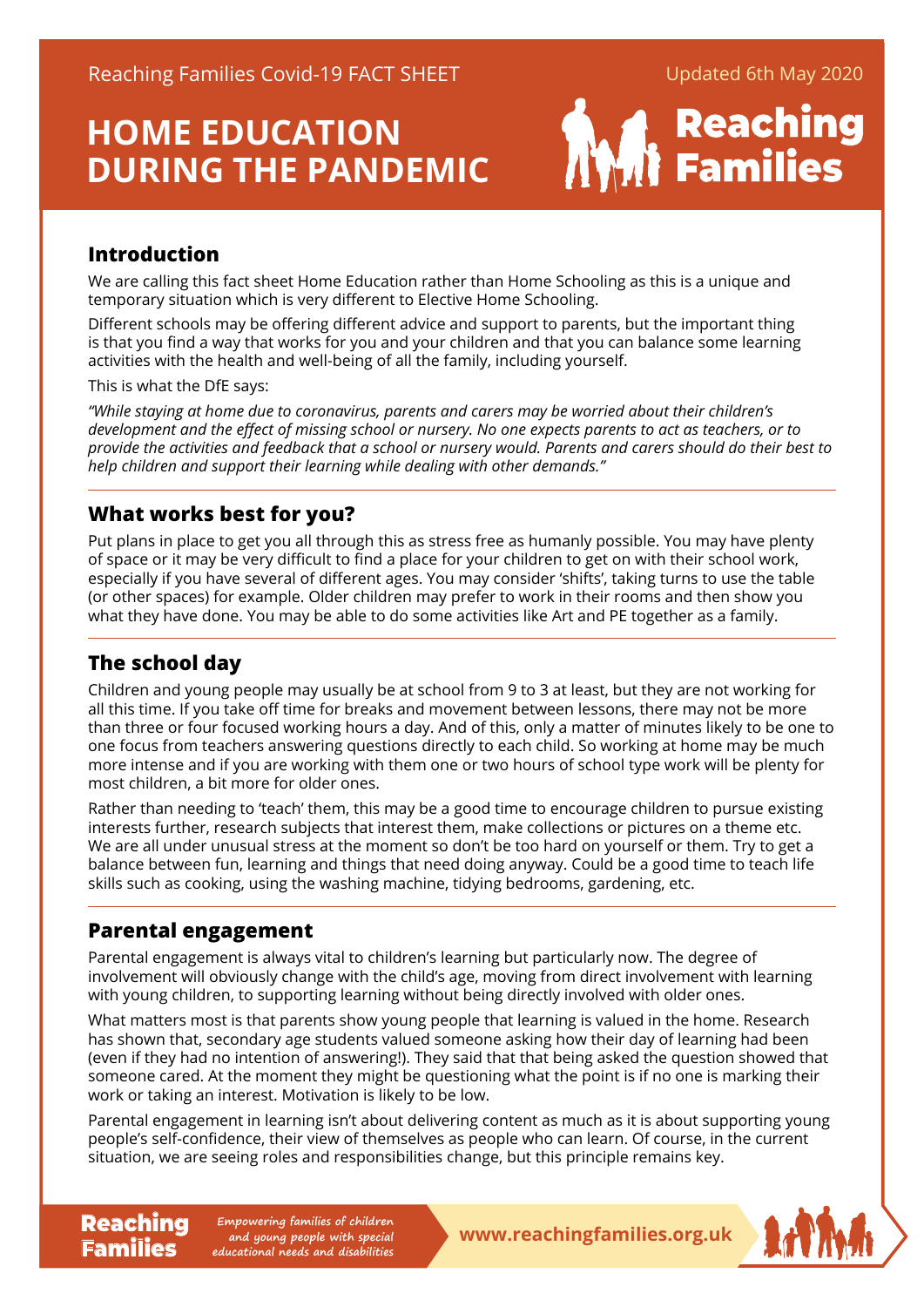Reaching Families Covid-19 FACT SHEET Updated 6th May 2020

#### **HOME EDUCATION DURING THE PANDEMIC**

# | Reachin<mark>g</mark><br>| Families

#### **Organising their day**

Having some sort of structure to the day is likely to be important for most children. A timetable of roughly when the main events will be happening or at least a schedule suggesting the shape of the day. For example - breakfast, wash and dress, number activities, break, PE, lunchtime, writing and special interests, games or art and craft, screen time, tea-time, reading and bedtime.

This gives the activities a formality and gives the children a sense of predictability and knowing what the day will hold which can be reassuring. You can use words or symbols to suit your child. Persevere with this, it may take some getting used to.

It is always a good idea to be aware of your children's online activity and to make sure they know how to keep safe. But they may be more vulnerable at the moment due to being online more, accessing more websites, or spending more time working independently. For further advice on this see [www.saferinternet.org.uk/advice-centre/parents-and-carer](https://www.saferinternet.org.uk/advice-centre/parents-and-carers)s.

#### **What should they do?**

Keep the conversations about learning going. Perhaps near bedtime have a family round-robin, where everyone says three things they've learned that day (these don't all have to be about 'school' subjects – learning that your brother can't build a tower of plastic cups as high as you can is still learning!). This also shows that adults are interested and still learning too.

Parents often feel that they can't support the learning of older children because the children are learning things they didn't learn or learning in unfamiliar ways. It's not important that parents know the answers; it's fine to say, 'I don't know – how can we find out?' If your child is working on something that's new to you, ask them to explain it. This not only helps the child's self-confidence, it helps to embed the learning.

Try to be as positive as possible about learning at home. You don't need to recreate a classroom at home – classrooms are set up the way they are because they serve to support the learning of a whole group of children.

Children and young people are adaptable, but they are likely to take time to adapt. They may also be frightened and not understand why all the changes are taking place. It's far more important that your children feel loved and supported than they finish every possible worksheet.

## **What if they refuse to do anything?**

Some children and young people will be finding the current situation more difficult to handle than others. If they are really struggling, have a day off. But frame it as this and try again the next day. Try to make the activities things they will enjoy and gradually build in more challenge. Watching a film together and then discussing it can be a learning activity. It could then lead to: writing a review; describing your favourite character and why you like them; defining what a hero or heroine is and finding examples of them in other films of books; what characteristics do they have in common and in what ways are they different?

Treasure hunts and 'photo safaris' can be useful time fillers. Find ten things beginning with S; take photos of 10 rectangular things; try to find letter shapes in objects around the home and photograph them. Depending on their IT skills, children could then transfer them to a laptop or tablet and make a presentation to show the rest of the family. Learning shouldn't be confined to books, worksheets and answering questions set by teachers – it can mean asking your own questions, finding the answers and generally developing and exploring interests. The important thing is not to give up altogether and leave them totally to their own devices.

**Reaching** Empowering families of children<br> **Reachingfamilies.org.uk Empowering families of children and young people with special educational needs and disabilities**

Families